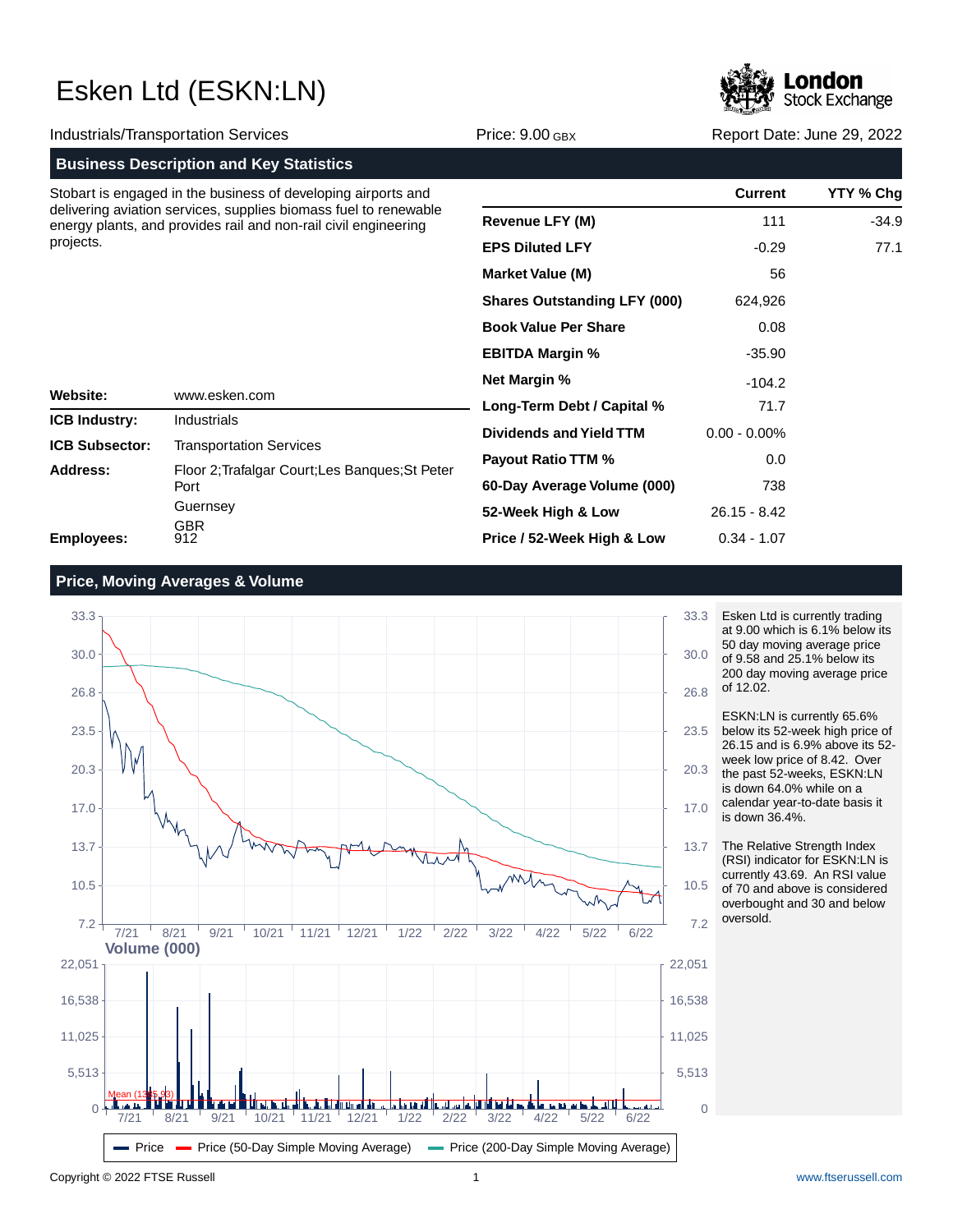### Industrials/Transportation Services **Accord Price: 9.00 GBX** Report Date: June 29, 2022

**Price Performance, Technical Indicators & Risk Metrics**

| <b>Price Performance</b> | % Change | <b>Difference</b><br><b>vs FTSE 350</b> | <b>Technical Indicators</b>          |         |
|--------------------------|----------|-----------------------------------------|--------------------------------------|---------|
| 1-Day $%$                | 0.00     | 0.37                                    | 50-Day Average Price                 | 9.58    |
| 1-Week %                 | $-1.10$  | $-3.89$                                 | Price / 50-Day Average               | 0.94    |
| 4-Week %                 | 1.12     | 5.46                                    | 200-Day Average Price                | 12.02   |
| 52-Week %                | $-64.00$ | $-63.24$                                | Price / 200-Day Average              | 0.75    |
| Quarter-to-Date %        | $-18.18$ | $-14.31$                                | <b>RSI - Relative Strength Index</b> | 43.69   |
| Year-to-Date %           | $-36.35$ | $-32.22$                                | <b>Risk Metrics</b>                  |         |
| Last Month %             | $-14.71$ | $-15.20$                                | <b>Price Volatility</b>              | 0.68    |
| <b>Last Quarter %</b>    | $-22.21$ | -21.94                                  | <b>Sharpe Ratio</b>                  | $-0.34$ |
| Last Calendar Year %     | $-45.72$ |                                         | -60.08 Sortino Ratio                 | $-0.48$ |

## **5-Year Price Performance vs. FTSE 350**



Over the past five years, Esken Ltd's stock price is down 96.9% which is 96.4% below the FTSE 350 Index performance of -0.5% over the same period. Esken Ltd's cumulative annualized growth rate (CAGR) over the five year period has been -50.3% while that of the FTSE 350 Index has been -0.1%.

Over the past year, Esken Ltd's stock price performance of -64.0% has underperformed that of the FTSE 350 Index by 63.2%. On a year-to-date basis, Esken Ltd's stock price performance of -36.3% has underperformed the FTSE 350 Index by 32.2%.

Over the past week, Esken Ltd's stock price performance of -1.1% has underperformed that of the FTSE 350 Index by 3.9%.

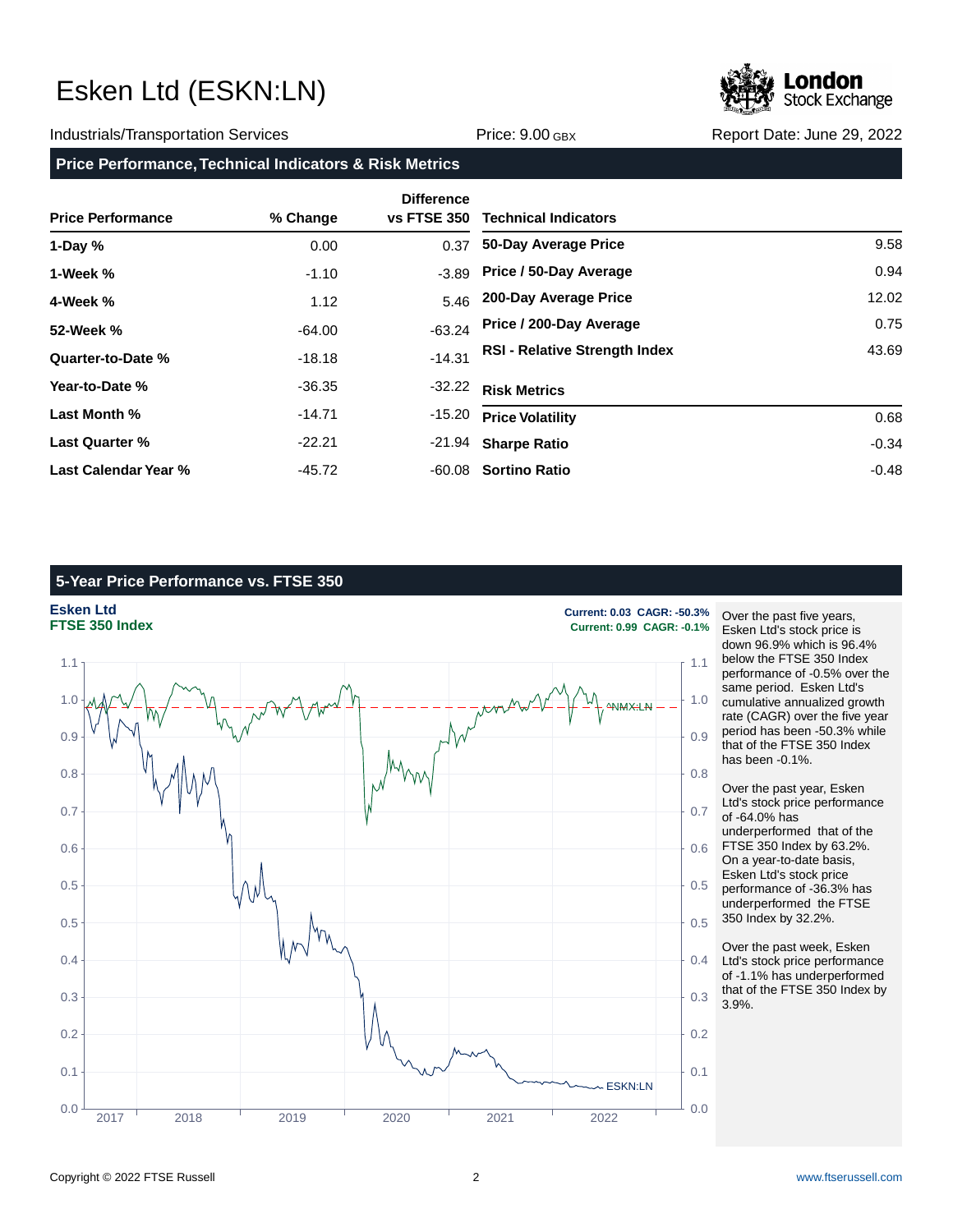### Industrials/Transportation Services **Network Service: 9.00 GBX** Report Date: June 29, 2022

## **Growth and Profitability Metrics**

|               | 5-Year                   |
|---------------|--------------------------|
|               |                          |
| 11100.0.000DA | <b>INCPORT Date: 001</b> |

| <b>Historical Growth</b>      | 3-Year   | 5-Year   |        | 10-Year Profitability     | <b>Current</b> | J-TEAT<br>Average | 10-16a1<br>Average |
|-------------------------------|----------|----------|--------|---------------------------|----------------|-------------------|--------------------|
| <b>Revenues</b> %             | $-22.9$  | $-2.7$   |        | $-14.0$ Gross Margin %    |                |                   |                    |
| <b>Revenues Per Share %</b>   | $-26.5$  | $-6.4$   | -18.0  | <b>EBITDA Margin %</b>    | $-35.9$        | $-27.3$           | $-10.2$            |
| <b>EBITDA %</b>               | $-53.9$  | $-100.0$ | -100.0 | <b>Pre-Tax Margin %</b>   | $-135.6$       | $-40.9$           | $-19.1$            |
| <b>EPS Diluted %</b>          | $-100.0$ | $-100.0$ | -100.0 | <b>Net Margin %</b>       | $-104.2$       | $-35.8$           | $-13.4$            |
| Free Cash Flow %              | 68.7     | 91.0     |        | 95.9 Return on Equity %   | $-100.0$       | $-29.4$           | $-11.6$            |
| <b>Cash from Operations %</b> | $-45.5$  | $-99.9$  |        | -99.9 Return on Capital % | $-67.3$        | $-20.1$           | $-7.9$             |
| Book Value %                  | $-59.3$  | $-42.2$  |        | -24.3 Return on Assets %  | $-26.1$        | $-9.6$            | -3.6               |



Esken Ltd's cumulative annualized EPS growth rate

over the charted period is -0.1%. This compares to cumulatative annualized growth of -100.0% over the

Esken Ltd's net profit margin of -104.2% is 68.4% below the period's mean net margin of -35.8%. During the charted period, the observed net profit margin high and low were 40.1% and -104.2% respectively.

Esken Ltd's return on equity of -100.0% is 70.6% below the period's mean return on equity of -29.4%. During the charted period, the observed ROE high and low were 25.3% and -100.0% respectively.





**5-Year 10-Year**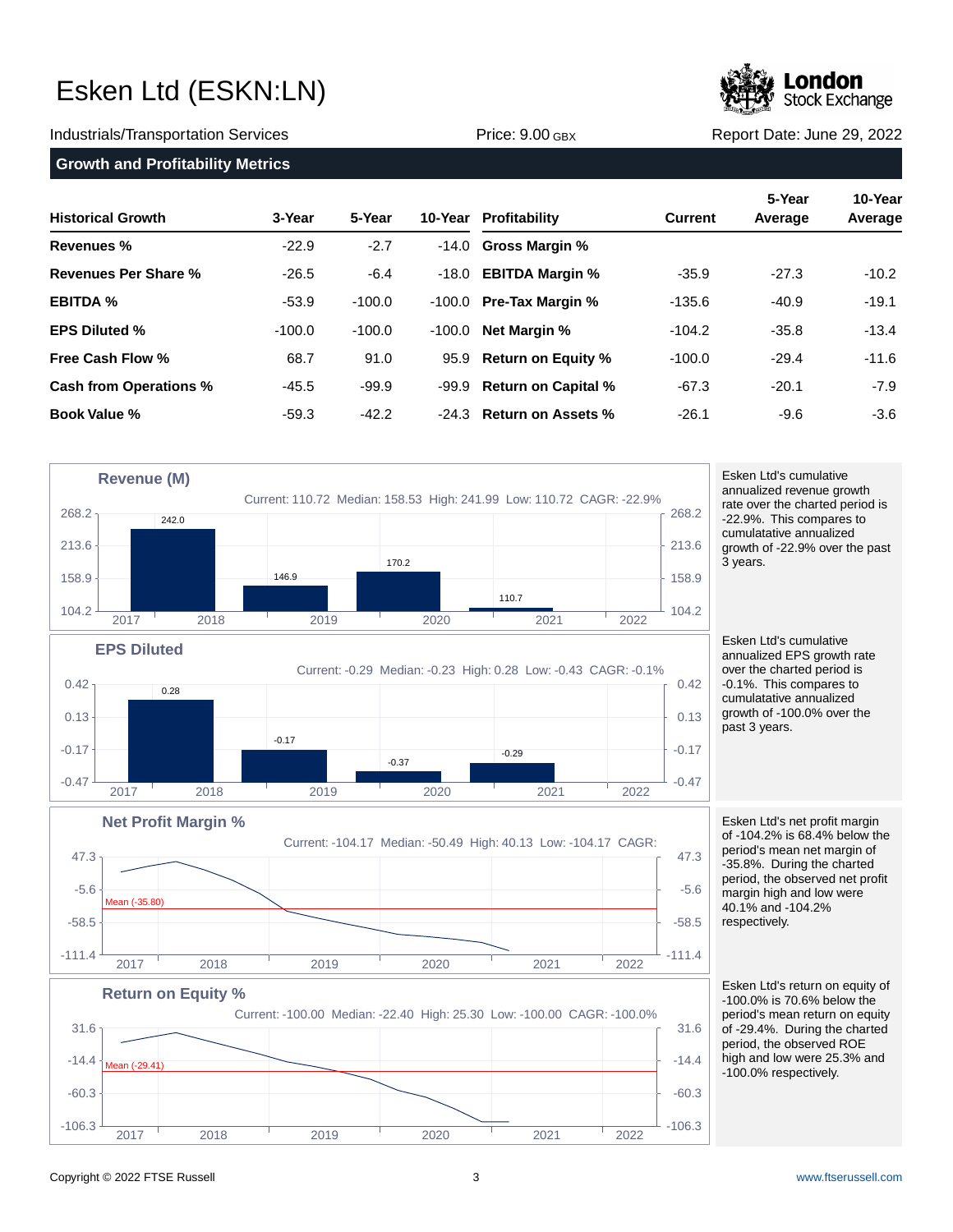

Industrials/Transportation Services **Network Constructs** Price: 9.00 GBX Report Date: June 29, 2022 **Valuation Metrics 5-Year 10-Year Current Median Median Price / EPS TTM Price / Sales Price / Operating Cash Flow Price / Book Value 5-Year 10-Year Current Median Median Earnings Yield % Free Cash Flow Yield % Dividend Yield %** 31.1 **Enterprise Value / EBITDA** 1.3 99.9 0.3 99.9 1.2 99.0 2.4 99.9 1.7 99.0 2.8 -100.00 0.00 0.00 50.0 -19.22 0.00 5.01 50.0 1.07 0.00 5.28 50.0



Esken Ltd is trading at 99.90 times its EPS generated during the latest fiscal year. This multiple is equal to the historically observed median of 99.90, while high and low observations have been 99.90

Esken Ltd is trading at a Price to Sales ratio of 0.33 based on sales generated during the latest fiscal year. This ratio is below the historically observed median ratio of 2.36, while high and low observations have been 6.28 and 0.32.

Esken Ltd is trading at a Price to Book ratio of 1.16 based on book value at the latest fiscal year end. This ratio is below the historically observed median of 1.74, while high and low observations have been 4.93 and 0.67.

Esken Ltd has a Free Cash Flow Yield of 0.00% based on free cash flow generated during the latest fiscal year. This value is equal to the historically observed Free Cash Flow Yield of 0.00%, while high and low observations have been 0.00 and 0.00.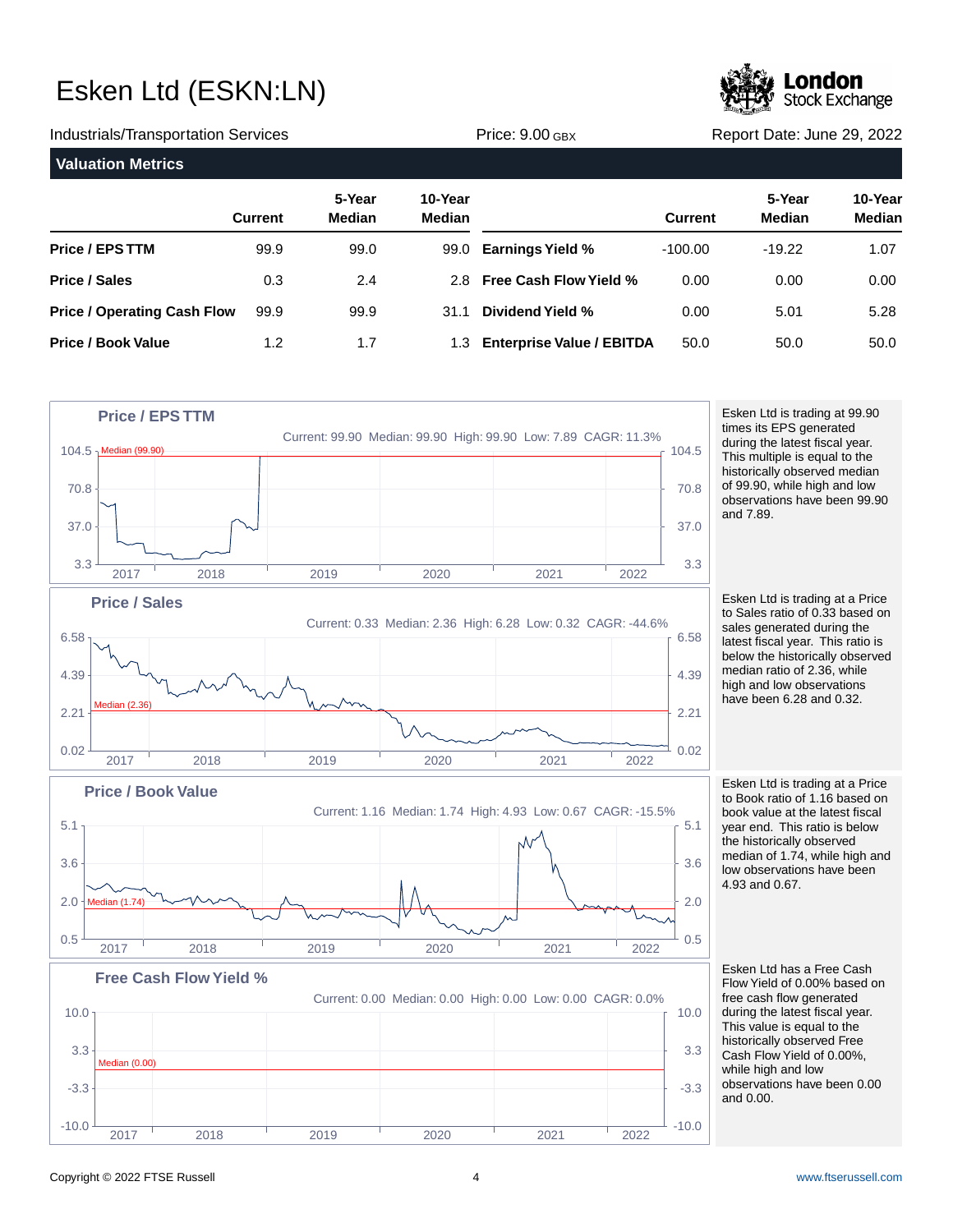Stock Exchange

Industrials/Transportation Services **Accord Price: 9.00 GBX** Report Date: June 29, 2022

| <b>Dividends Data</b> |                         |                    |                           |                 |                        |          |
|-----------------------|-------------------------|--------------------|---------------------------|-----------------|------------------------|----------|
|                       | Dividends Per Share TTM | 0.00               | <b>Payout Ratio TTM %</b> | $0.00\%$        | Dividend Yield TTM %   | $0.00\%$ |
| Rate                  | <b>Ex Date</b>          | <b>Record Date</b> | <b>Payment Date</b>       | <b>Currency</b> | <b>Note</b>            |          |
| 0.030                 | 20-06-2019              | 21-06-2019         | 31-07-2019                | <b>GBP</b>      | <b>FINAL GROSS</b>     |          |
| 0.015                 | 27-12-2018              | 28-12-2018         | 31-01-2019                | <b>GBP</b>      | 4TH QUARTER GROSS      |          |
| 0.045                 | 13-09-2018              | 14-09-2018         | 05-10-2018                | <b>GBP</b>      | <b>INTERIM GROSS</b>   |          |
| 0.045                 | 14-06-2018              | 15-06-2018         | 06-07-2018                | <b>GBP</b>      | <b>FINAL GROSS</b>     |          |
| 0.045                 | 22-03-2018              | 23-03-2018         | 13-04-2018                | <b>GBP</b>      | <b>QUARTERLY GROSS</b> |          |
| 0.045                 | 21-12-2017              | 22-12-2017         | 19-01-2018                | <b>GBP</b>      | <b>QUARTERLY GROSS</b> |          |
| 0.045                 | 14-09-2017              | 15-09-2017         | 06-10-2017                | <b>GBP</b>      | <b>QUARTERLY GROSS</b> |          |
| 0.045                 | 15-06-2017              | 16-06-2017         | 07-07-2017                | <b>GBP</b>      | <b>FINAL GROSS</b>     |          |
| 0.030                 | 16-03-2017              | 17-03-2017         | 07-04-2017                | <b>GBP</b>      | <b>INTERIM GROSS</b>   |          |
| 0.030                 | 22-12-2016              | 23-12-2016         | 20-01-2017                | <b>GBP</b>      | <b>INTERIM GROSS</b>   |          |
| 0.030                 | 15-09-2016              | 16-09-2016         | 07-10-2016                | <b>GBP</b>      | <b>INTRERIM GROSS</b>  |          |

## **Dividend Growth and Yield**



Esken Ltd's trailing 12-month dividend per share is 0.00 and its dividend has grown at a cumulative annualized rate of 0.0% over the charted period. This compares to dividend growth of % over the past year and cumulative annualized growth of -100.00% over the past 3 years.

Esken Ltd's current dividend yield is 0.00% based on trailing 12 month dividends. The current yield is below the historically observed median of 5.02% and, over the charted time period, the observed high yield has been 14.02% and the observed low yield has been 0.00%.

Current: 0.00 Median: 5.02 High: 14.02 Low: 0.00 CAGR: 0.0% **Dividend Yield TTM %**  $-0.70$   $-0.70$   $-0.70$   $-0.012$   $-0.012$   $-0.012$   $-0.001$   $-0.001$   $-0.001$   $-0.001$   $-0.001$   $-0.001$   $-0.001$   $-0.001$   $-0.001$   $-0.001$   $-0.001$   $-0.001$   $-0.001$   $-0.001$   $-0.001$   $-0.001$   $-0.001$   $-0.001$   $-0.001$ 1.87 and 1.87 in the contract of the contract of the contract of the contract of the contract of the contract of the contract of the contract of the contract of the contract of the contract of the contract of the contract  $4.44 \rightarrow 4.44$  $\sim$  7.01 | 7.01 | 7.01 | 7.01 | 7.01 | 7.01 | 7.01 | 7.01 | 7.01 | 7.01 | 7.01 | 7.01 | 7.01 | 7.01 | 7.01 | 7.01 | 7.01 | 7.01 | 7.01 | 7.01 | 7.01 | 7.01 | 7.01 | 7.01 | 7.01 | 7.01 | 7.01 | 7.01 | 7.01 | 7.01 | 7.01 | 9.58  $\left\{ 9.58 \right\}$  9.58 12.15 12.15 14.72 and the contract of the contract of the contract of the contract of the contract of the contract of the contract of the contract of the contract of the contract of the contract of the contract of the contract of the 2017 2018 2019 2020 2021 2022

### Copyright © 2022 FTSE Russell 5 [www.ftserussell.com](http://www.ftserussell.com)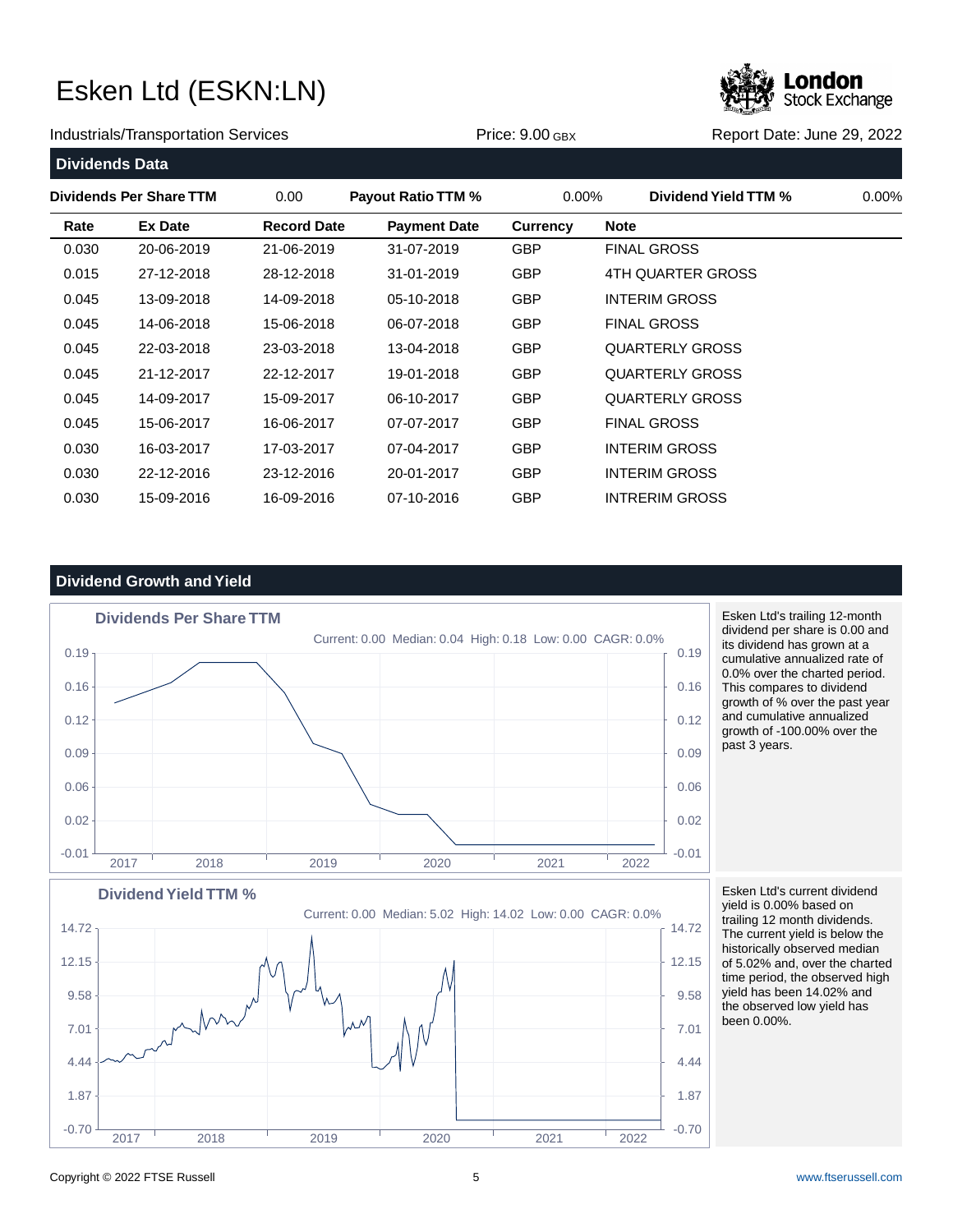**Stock Exchange** 

Industrials/Transportation Services The Contract Price: 9.00 GBX Report Date: June 29, 2022

### **ICB Subsector Peer Comparisons**

-110.2 -57.2  $-110.2$ John Menzies PLC (United Kingdom) Doric Nimrod Air Three Ltd Amedeo Air Four Plus Ltd Ocean Wilsons Holdings Ltd Wincanton Plc Peer Group Average Braemar Shipping Services PLC Global Ports Holdings PLC Novorossiysk Commercial Sea Port PJSC Mercantile Ports & Logistics Ltd **Esken Ltd** Global Ports Investments PLC



-57.2

-4.1

48.9

101.9

 $-4.1$ 

48.9 101.9

92.3

18.6 8.8 1.9  $-5.6$ -6.0  $-6.8$ -10.7  $\blacksquare$ -11.2 -33.3 -36.3 -83.0

## Novorossiysk Commercial Sea Port PJSC John Menzies PLC (United Kingdom) Mercantile Ports & Logistics Ltd Amedeo Air Four Plus Ltd Doric Nimrod Air Three Ltd Global Ports Holdings PLC Peer Group Average Braemar Shipping Services PLC - 18.8

Ocean Wilsons Holdings Ltd Wincanton Plc -Global Ports Investments PLC





## **Price Change Year to Date % Price Change Last Calendar Year %**



## **Price / EPS TTM Price / Book Value**



## **EPS 5-Year Growth Rate % Revenue 5-Year Growth Rate %**



-172.8 134.4 441.5 748.6 1,055.7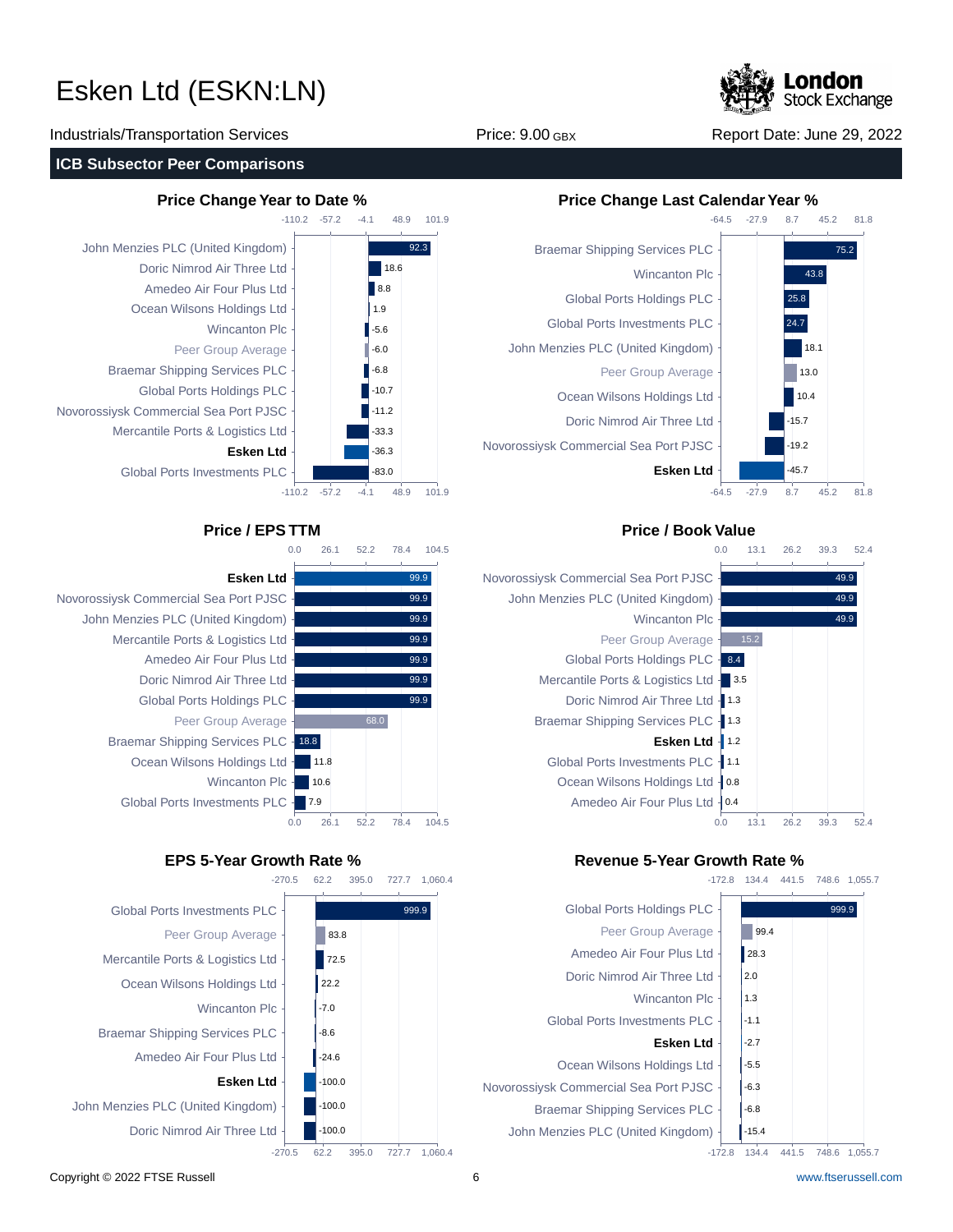## Industrials/Transportation Services **Network Constructs** Price: 9.00 GBX Report Date: June 29, 2022

Stock Exchange

### **Abbreviations:**

| <b>CAGR</b>   | - Cumulative annual growth rate.                                |
|---------------|-----------------------------------------------------------------|
| <b>EBIT</b>   | - Earnings before interest and taxes.                           |
| <b>EBITDA</b> | - Earnings before interest, taxes, depreciation & amortization. |
| <b>LFY</b>    | - Last fiscal year                                              |
| м             | - Million                                                       |
| <b>LON</b>    | - London Stock Exchange                                         |

### **Definitions:**

**Market Value** - Weekly Price times latest Shares Outstanding times any applicable ADR factor.

**Revenue** - Sum of the last four quarters of Revenues.

**Revenue Per Share** - Sum of the last four quarters of Total Revenue divided by Weighted Average Shares Outstanding.

**Operating EPS LFY** - EPS excluding non-recurring, non-operating items, fiscal year aligned TTM value.

60-Day Average Volume (000) - The average of the last 60 daily volume values in thousands of shares.

**Price 52-Week High** - The high closing price from the last 52 weeks of daily closing prices.

**Price 52-Week Low** - The low closing price from the last 52 weeks of daily closing prices.

**Price / 52-Week High** - Latest price divided by the high price from the past 52 weeks of daily closing prices.

**Price / 52-Week Low** - Latest price divided by the low price from the past 52 weeks of daily closing prices.

**50-Day Average Price** - Mean of last 50 daily closing prices.

**200-Day Average Price** - Mean of last 200 daily closing prices.

Price / 50-Day Average Price - Latest closing price divided by mean of last 50 daily closing prices, as a percentage.

**Price / 200-Day Average Price** - Latest closing price divided by mean of last 200 daily closing prices, as a percentage.

Relative Strength Index - Relative Strength Index or RSI measures the magnitude of gains over a given time period against the magnitude of losses over that period. The equation is RSI = 100 - 100 / (1 + RS) where RS = (total gains / n) / (total losses / n) and n = number of RSI periods. In this item, 14 days is used and one year of daily prices are considered. A value of 30 or below may imply oversold and 70 or above may imply overbought.

**Price Volatility** - The standard deviation of the last 20 days of daily closing prices.

Sharpe Ratio - The 5 year average of the excess monthly return over the risk - free rate(1 - month T - bill) over the 5 year standard deviation of the same series.

**Sortino Ratio** - The same calculation as the Sharpe Ratio but with positive excess returns set to zero for the standard deviation denominator, so only negative volatility weighs in.

**Dividends Per Share TTM** - Sum of the last four quarters of Dividends Per Share.

Payout Ratio - Dividends Per Share TTM divided by Operating EPS TTM.

**Dividend Yield TTM %** - Sum of the last four quarter of Dividends Per Share divided by Weekly Price.

**EBITDA** - Sum of the last four quarters of EBITDA (Operating Income + Depreciation & Amortization).

**Free Cash Flow** - Sum of the last four quarters Net Cash from Operations minus Capital Expenditures (Purchase of Property, Plant & Equipment), from the Cash Flow Statement.

**Book Value Per Share** - Total Common Equity last quarter divided by Shares Outstanding last quarter.

**Gross Margin %** - Sum of the last four quarters Gross Profit divided by the sum of the last four quarters Revenues.

**EBITDA Margin %** - Sum of the last four quarters EBITDA divided by the sum of the last four quarters Revenues.

**Pre-Tax Margin %** - Sum of the last four quarters of Earnings Before Taxes divided by sum of the last four quarters Revenues.

**Net Profit Margin %** - Sum of the last four quarters of Operating EPS divided by sum of the last four quarters Revenues Per Share.

**Return on Equity %** - Sum of the last four quarters of Operating EPS divided by the average of the last four quarters Book Value.

**Return on Capital %** - Sum of the last four quarters of Operating EPS divided by the average of the last four quarters Total Capital Per Share.

**Return on Assets %** - Sum of the last four quarters of Operating EPS divided by the average of the last four quarters Total Assets Per Share.

**Price / EPS TTM** - Weekly Price divided by the sum of the last four quarters of Operating EPS (capped at 99.9).

**Price / Sales** - Weekly Price divided by Revenues Per Share TTM.

**Price / Book Value** - Weekly Price divided by Book Value Per Share last quarter. Book Value Per Share is Total Common Equity last quarter divided by Shares Outstanding last quarter (capped at 49.9).

**Free Cash Flow Yield %** - Free Cash Flow Per Share TTM divided by Weekly Price.

Enterprise Value - Market Value plus Total Debt last year plus Preferred Equity last year minus Cash & Cash Equivalents last year.

**Enterprise Value / Sales** - Enterprise Value divided by the sum of the last four quarters of Revenue.

**Enterprise Value / EBITDA** - Enterprise Value divided by EBITDA TTM.

**Enterprise Value / EBIT** - Enterprise Value divided by trailing four quarters of Operating Income.

Enterprise Value / Free Cash Flow- Enterprise Value divided by the sum of the last four quarters of Free Cash Flow.

**Russell 1000 Index** - The largest 1,000 stocks by market cap, the index comprehensively covers the US large cap universe.

EPS 5-Year Growth Rate % is capped at 999.9%.

Revenue 5-Year Growth Rate % is capped at 999.9%.